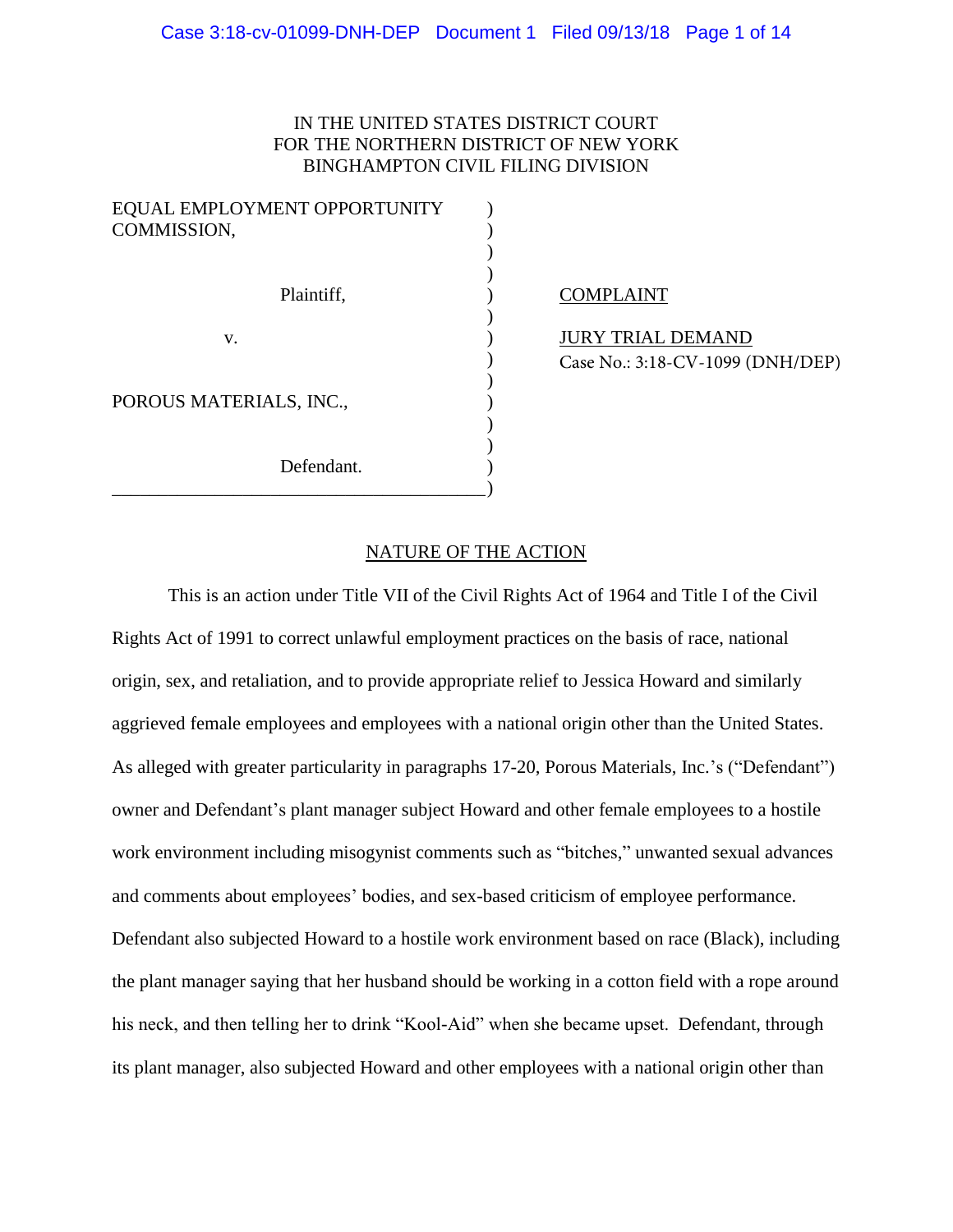# Case 3:18-cv-01099-DNH-DEP Document 1 Filed 09/13/18 Page 2 of 14

the United States to a hostile work environment based on national origin, including xenophobic comments about hating immigrants and immigrants stealing American jobs, and mocking and forbidding speaking non-English languages. The plant manager's harassment of Howard culminated in his termination of her employment; he also terminated her employment in retaliation for her repeated complaints about his harassment.

## JURISDICTION AND VENUE

1. Jurisdiction of this Court is invoked pursuant to 28 U.S.C. §§ 451, 1331, 1337, 1343 and 1345. This action is authorized and instituted pursuant to Sections 706(f)(1) and (3) of Title VII of the Civil Rights Act of 1964, as amended, 42 U.S.C. §§ 2000e-5(f)(1) and (3) ("Title VII") and pursuant to Section 102 of the Civil Rights Act of 1991, 42 U.S.C. § 1981a.

2. The employment practices alleged to be unlawful were and are now being committed within the jurisdiction of the United States District Court for the District of Northern New York.

#### PARTIES

3. Plaintiff, the Equal Employment Opportunity Commission (the "Commission"), is the agency of the United States of America charged with the administration, interpretation, and enforcement of Title VII and is expressly authorized to bring this action by Sections 706(f)(1) and (3) of Title VII, 42 U.S.C. § 2000e-5(f)(1) and (3).

4. At all relevant times, Defendant, Porous Materials, Inc., has continuously been a New York corporation doing business in the State of New York and the City of Ithaca, and has continuously had at least 15 employees.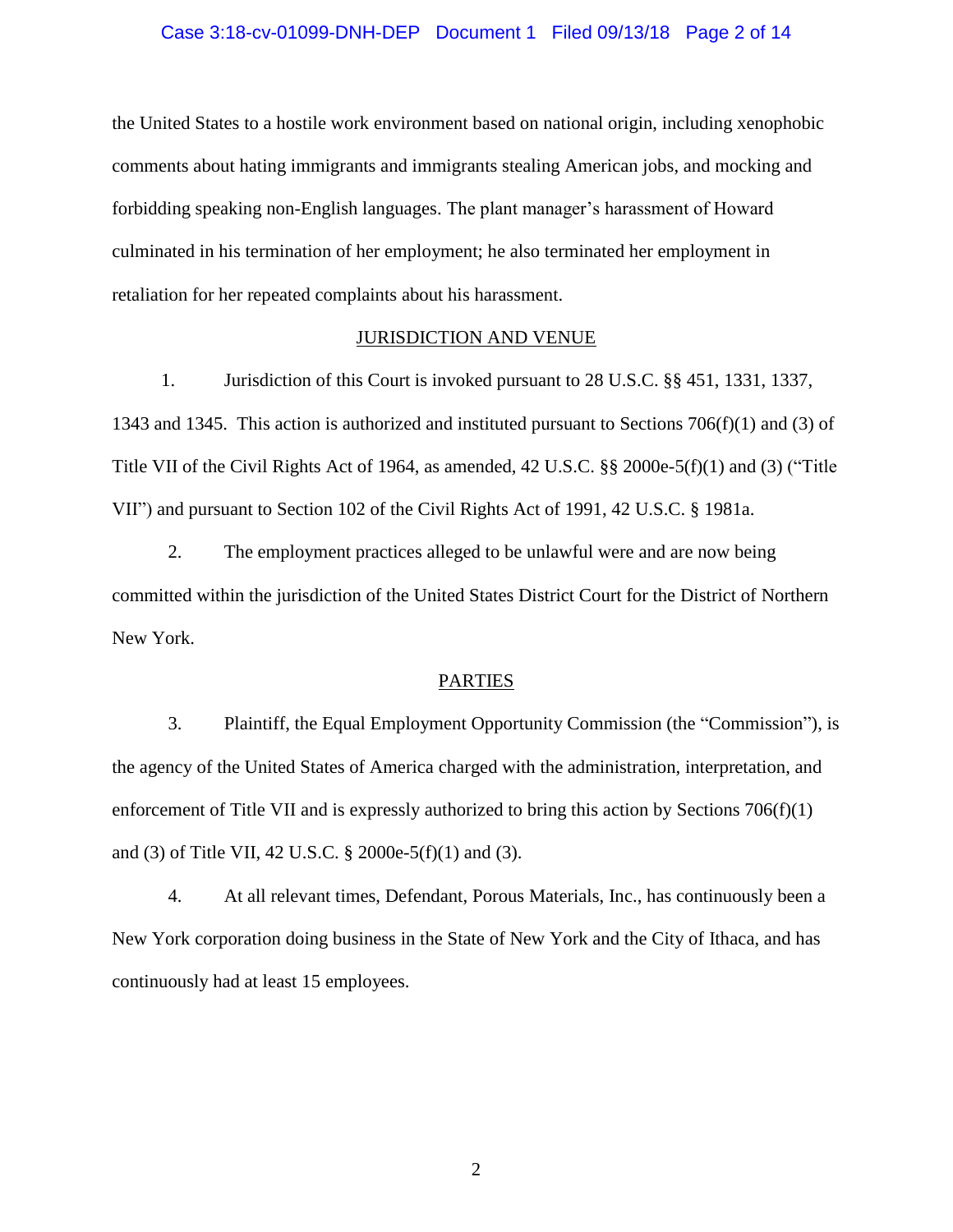## Case 3:18-cv-01099-DNH-DEP Document 1 Filed 09/13/18 Page 3 of 14

5. At all relevant times, Defendant has continuously been an employer engaged in an industry affecting commerce under Sections 701(b), (g), and (h) of Title VII, 42 U.S.C. §§ 2000e(b), (g), and (h).

## ADMINISTRATIVE PROCEDURES

6. More than thirty days prior to the institution of this lawsuit, Jessica Howard filed a charge with the Commission alleging violations of Title VII by Defendant.

7. On July 23, 2018, the Commission issued to Defendant a Letter of Determination finding reasonable cause to believe that Title VII was violated and inviting Defendant to join with the Commission in informal methods of conciliation to endeavor to eliminate the unlawful employment practices and provide appropriate relief.

8. The Commission engaged in communications with Defendant to provide Defendant the opportunity to remedy the discriminatory practices described in the Letter of Determination.

9. The Commission was unable to secure from Defendant a conciliation agreement acceptable to the Commission.

10. On August 13, 2018, the Commission issued to Defendant a Notice of Failure of Conciliation.

11. All conditions precedent to the initiation of this lawsuit have been fulfilled.

#### STATEMENT OF CLAIMS

12. Defendant is an operator and manufacturer of testing equipment for porous materials, with a main facility in Ithaca, New York.

13. Defender's founder owns Defendant and is its CEO.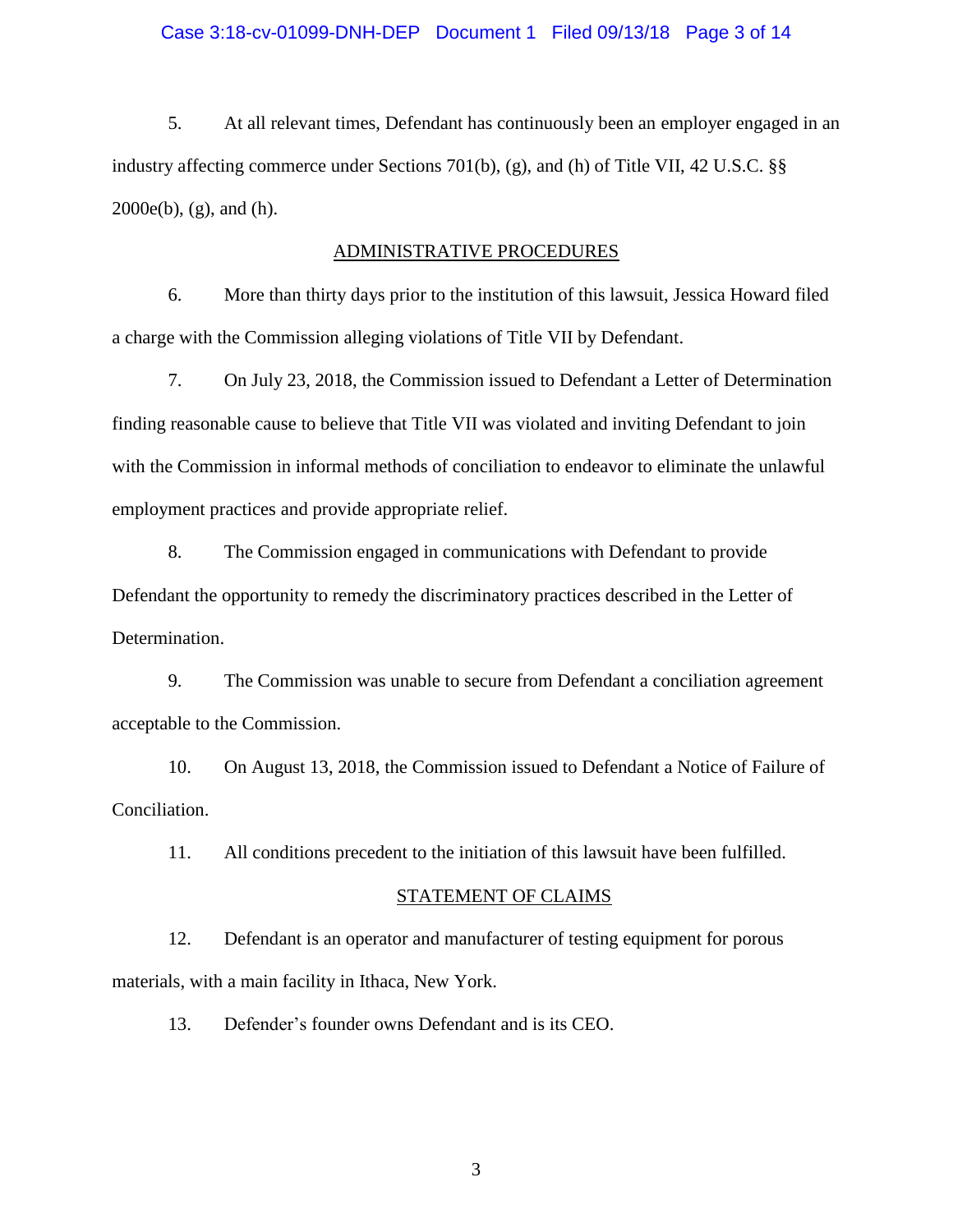# Case 3:18-cv-01099-DNH-DEP Document 1 Filed 09/13/18 Page 4 of 14

14. Defendant hired an American-born White male to be a stockroom worker in or about June 2015.

15. That individual was promoted to plant manager, with authority to hire and fire employees, on or about February 8, 2016.

16. Defendant hired Jessica Howard, a Black woman born in France, as a laboratory technician on or about February 29, 2016.

17. Since at least September 10, 2015, Defendant has engaged in unlawful employment practices at its Ithaca location, in violation of Section 703(a)(1) of Title VII, 42 U.S.C. § 2000e-2(a)(1). These unlawful practices include, but are not limited to, Defendant engaging and continuing to engage in sex discrimination against Howard and other similarly aggrieved female employees working in its Ithaca location by subjecting them to severe or pervasive sex-based harassment, and by creating and maintaining a hostile work environment because of their sex, as follows:

- a. At least once a week, and often on a more frequent basis, Defendant's owner and CEO makes misogynist comments to Defendant's female employees.
- b. Referring to and in front of Defendant's female employees, he calls female employees "dumb women," says that "these women can't do anything," says that women are "very stupid" and worthless, and tells female employees to speak only when spoken to.
- c. He told a female employee that she would not get a raise because she was a woman.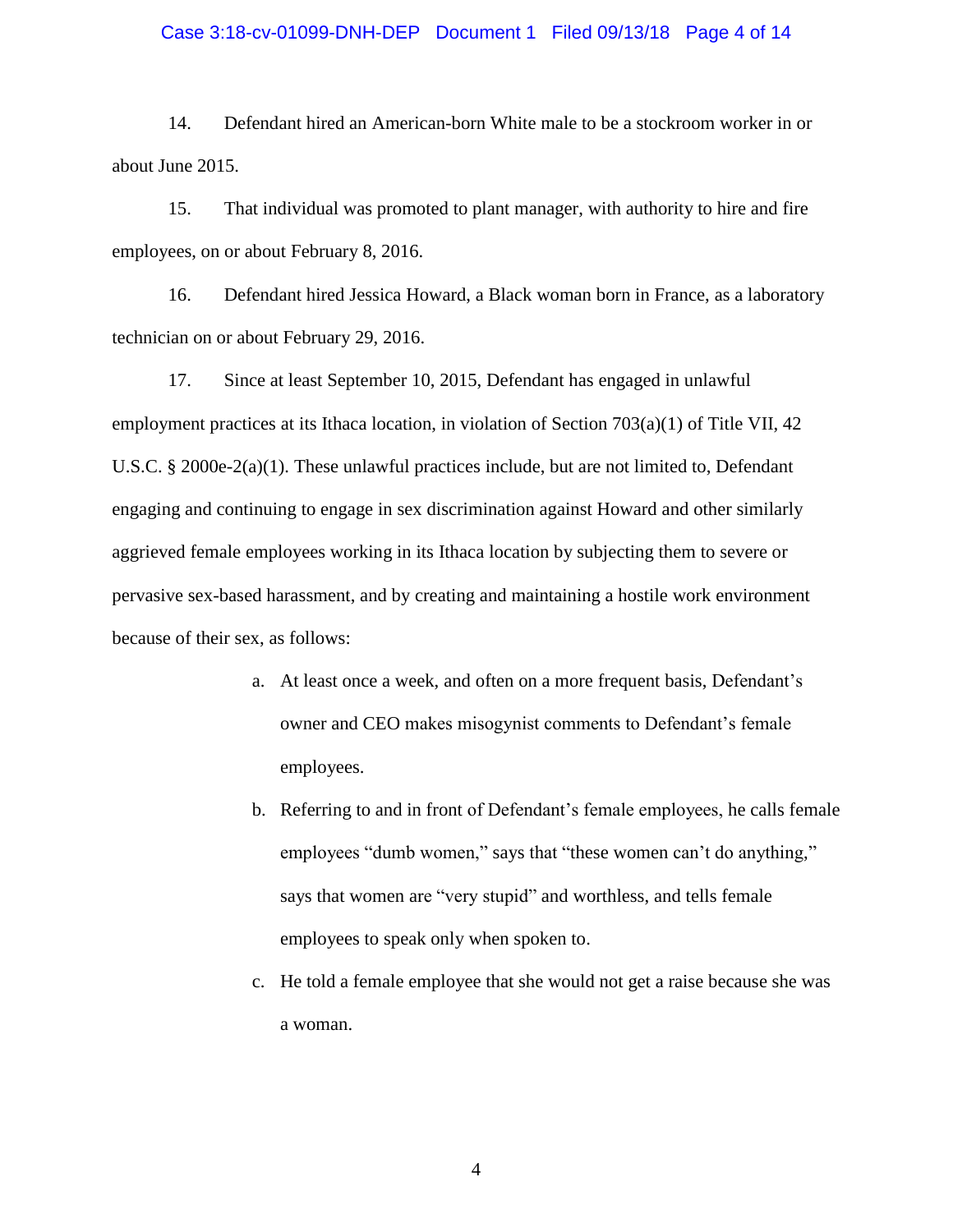- d. He openly discusses his belief that women should perform office jobs.
- e. Defendant's plant manager, on a daily basis and often in a loud voice in the middle of Respondent's facility, made abusive misogynist comments.
- f. He called female employees "bitches" and complained about female employees "PMS'ing" or getting "their periods" and therefore being unable to do the work performed by men.
- g. The plant manager told female employees that women were weaker and inferior, could not perform physical tasks that were a "man's job," and therefore should not be hired for non-office jobs.
- h. The plant manager made negative comments about women's intelligence.
- i. The plant manager also made unwanted sexual advances and sexual comments to female employees.
- j. He said he liked female employees' "buns," "curves," and clothing, and told female employees they were "sexy."
- k. The plant manager stood uncomfortably close to female employees, and pressured them to socialize with him.
- l. He repeatedly told female employees that another female employee was "fat" and "disgusting," and wondered aloud how that employee's husband could have sex with her.
- m. He told a female employee that she would have to "come over here and sexually harass me" if she wanted to be sent home from work.
- n. He made jokes about sex and female bodies, including jokes about oral sex and large breasts.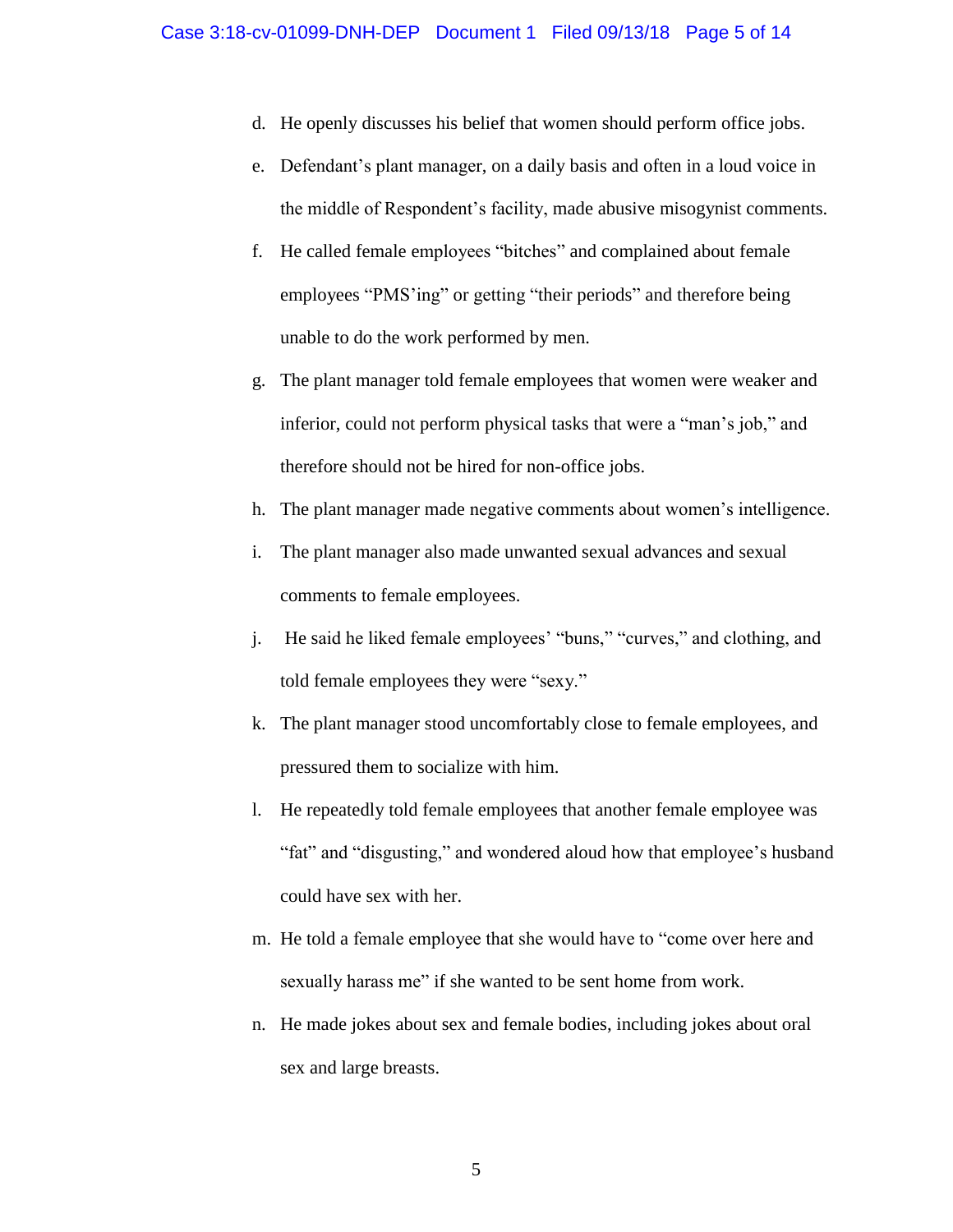- o. In response to the comments described above, Howard and other female employees repeatedly told the plant manager not to speak to them that way, and that his comments were unprofessional.
- p. In response, the plant manager often laughed or called employees who complained "bitches."
- q. The plant manager made many of the comments described above right in front of Defendant's human resources manager, or at such a volume and proximity to the human resource manager's office that she heard them.
- r. The plant manager frequently threatened to fire anyone who complained about him; this deterred some employees from complaining.
- s. Nevertheless, within a week of the plant manager's promotion and frequently after that, employees complained to the human resources manager about the plant manager's harassment.
- t. Employees also repeatedly complained to the human resources manager about Defendant's owner's harassment.
- u. Nevertheless, no action was taken and the harassment continued.
- v. As described in paragraph 20 below, the harassment of Howard culminated in the plant manager's termination of Howard's employment for pretextual reasons.

18. Since at least February 29, 2016, Defendant has engaged in unlawful employment practices at its Ithaca location, in violation of Section  $703(a)(1)$  of Title VII, 42 U.S.C. § 2000e-2(a)(1). These unlawful practices include, but are not limited to, Defendant engaging and continuing to engage in race discrimination against Howard by subjecting her to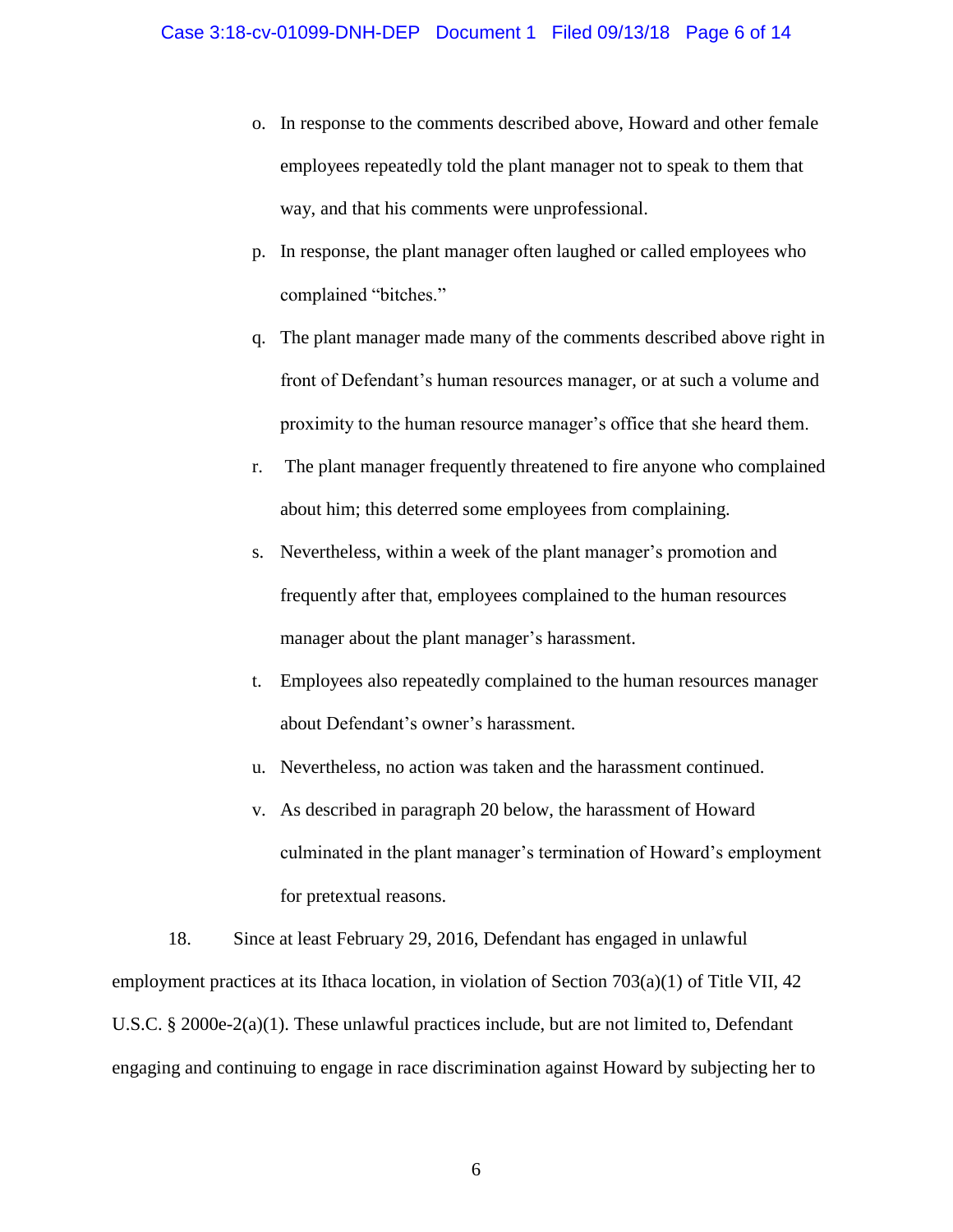## Case 3:18-cv-01099-DNH-DEP Document 1 Filed 09/13/18 Page 7 of 14

severe or pervasive race-based harassment, and by creating and maintaining a hostile work environment because of her race (Black), as follows:

- a. The plant manager used the term "nigger" in front of employees.
- b. On or about April 13, 2016, after seeing a picture of Howard's husband, who is Black, the plant manager told Howard that her husband should have a rope put around his neck and be dragged through a cotton field. The plant manager made this comment in front of several other employees, many of whom were horrified and told the plant manager he was racist.
- c. Howard immediately reacted angrily and yelled at the plant manager for making this comment.
- d. That same day, Howard complained to Defendant's human resources manager about this comment.
- e. The following day, the plant manager harangued Howard and asked her if she needed "Kool-Aid" (a stereotypical Black drink) to calm down. The plant manager made this comment in front of several other employees.
- f. Howard again yelled at the plant manager and told him that his comments were racially ignorant.
- g. He responded to Howard's criticism of his comments by saying that *she*  was racist for not finding his comments funny.
- h. Howard promptly complained to Defendant's human resources manager about the plant manager's "Kool-Aid" comment.
- i. Nevertheless, no action was taken and the harassment continued.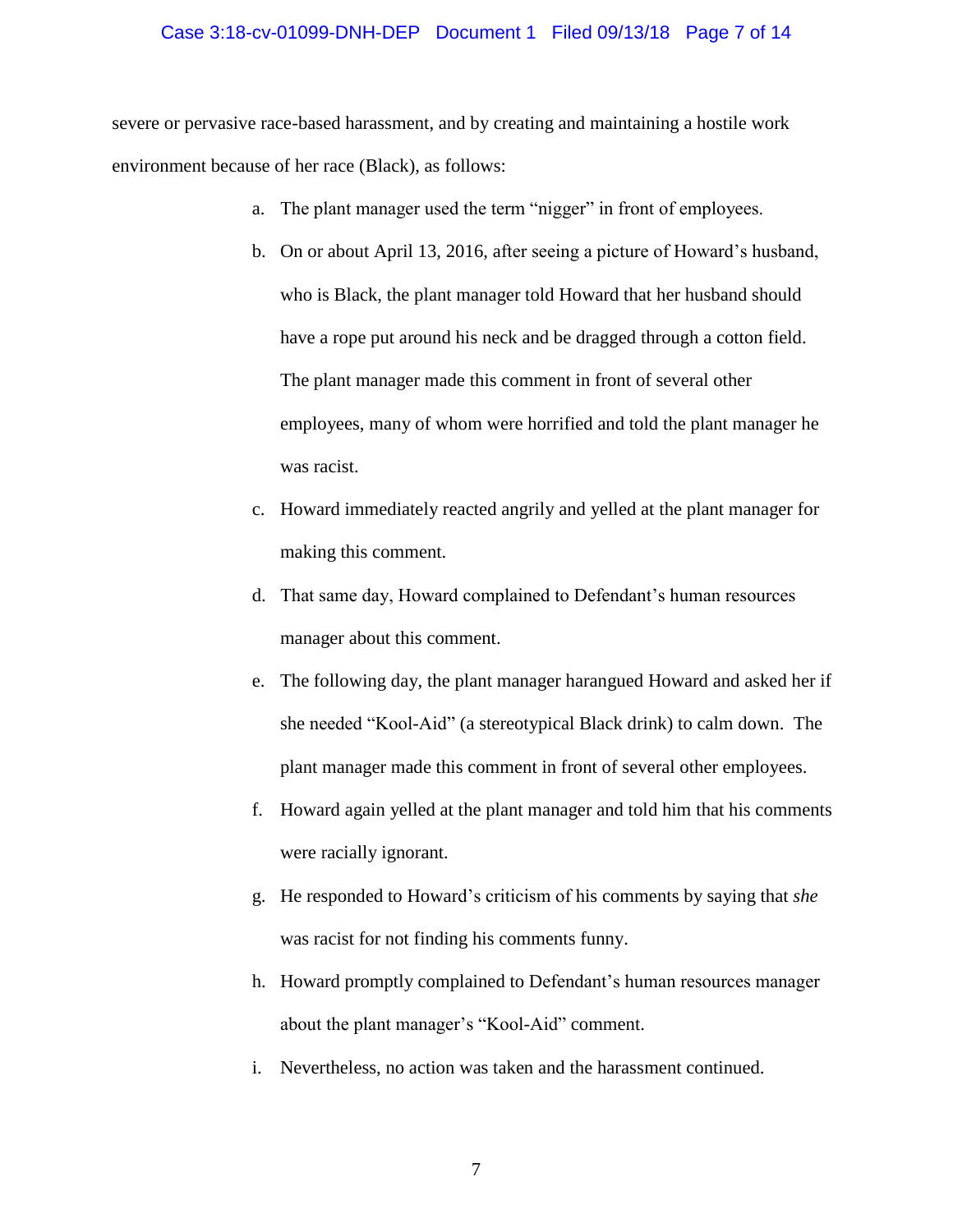- j. Howard told the plant manager, shortly after he made these comments and subsequently thereafter, that she no longer wished to interact with him in a friendly manner, discuss any non-work matters, or be called the familiar term "Jess."
- k. The plant manager repeatedly expressed displeasure with Howard's continued opposition, including complaining that she was not friendly enough to him even though he was her manager and that her face was too "mean."
- l. As described in paragraph 20 below, the harassment of Howard culminated in the plant manager's termination of Howard's employment for pretextual reasons.

19. Since at least September 10, 2015, Defendant has engaged in unlawful employment practices at its Ithaca location, in violation of Section 703(a)(1) of Title VII, 42 U.S.C. § 2000e-2(a)(1). These unlawful practices include, but are not limited to, Defendant engaging and continuing to engage in national-origin discrimination against Howard and similarly aggrieved employees with a national origin other than the United States by subjecting them to severe or pervasive national-origin harassment, and by creating and maintaining a hostile work environment because of their national origin, as follows:

- a. The plant manager, daily and often in a loud voice in the middle of Defendant's facility, made xenophobic comments.
- b. He asked employees why "you guys" take American jobs; stated that he hated or was "fucking sick" of immigrants; and complained that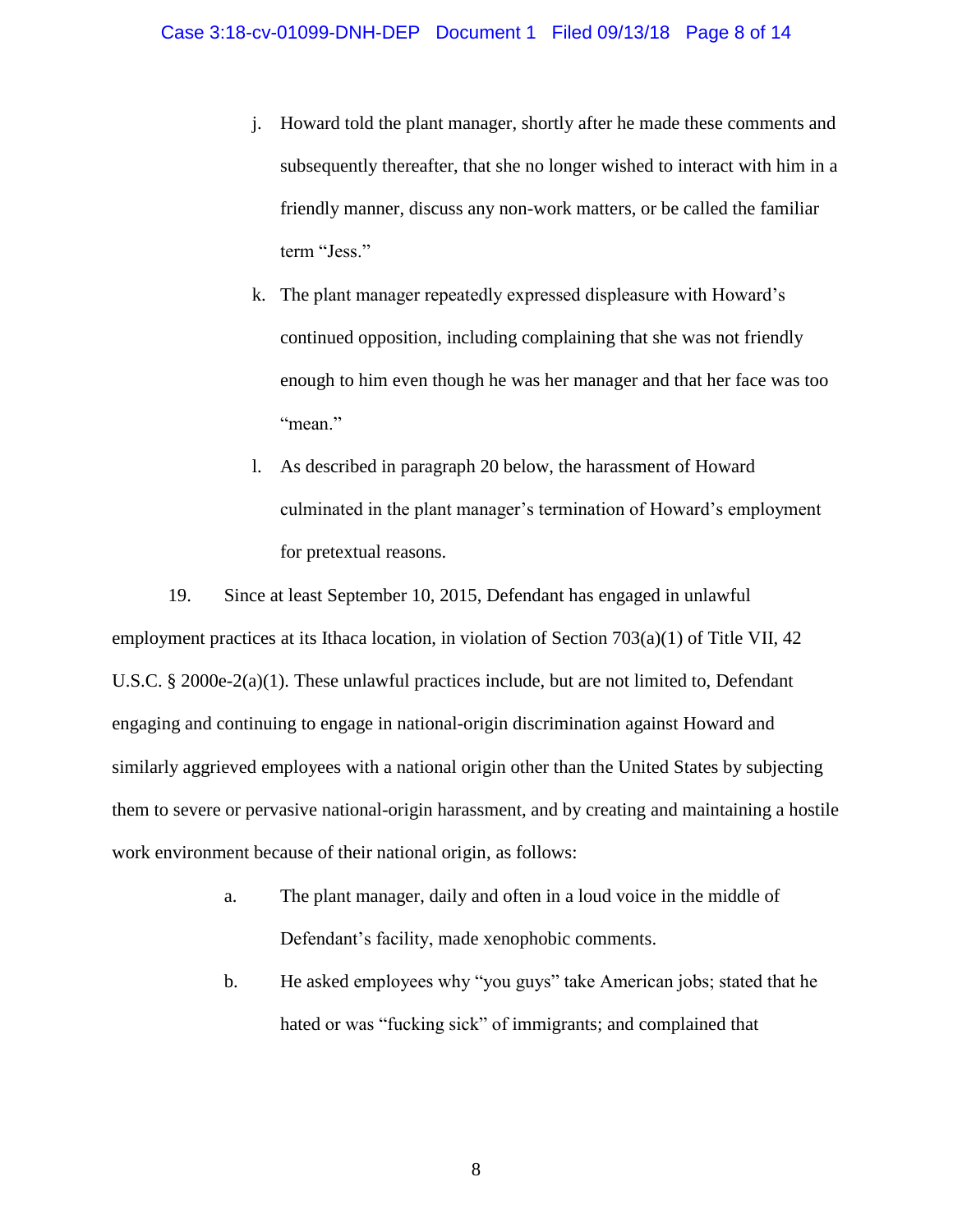# Case 3:18-cv-01099-DNH-DEP Document 1 Filed 09/13/18 Page 9 of 14

immigrants did not speak English, committed crimes, and were taking over America.

- c. The plant manager told employees born in other countries to "go back" to the countries in which they were born.
- d. The plant manager told an employee of Indian national origin that he could not wear a backpack on a work errand because he would be mistaken for a terrorist, and repeatedly called this employee a "sand nigger."
- e. The plant manager repeatedly yelled at employees for speaking non-English languages, even while on a break from work, and told them not to speak other "fucking language[s]" because "we're in America, motherfuckers."
- f. The plant manager mocked non-English languages and the accents of employees, including by speaking in gibberish and then claiming he was speaking employees' native languages.
- g. Howard and other employees responded to the plant manager's xenophobic comments by asking him not to speak that way, and by telling him that his comments were inappropriate.
- h. The plant manager made many of the above comments right in front of Defendant's human resources manager, or at such a volume and proximity to the human resources manager's office that she heard them.
- i. Nevertheless, no action was taken and the harassment continued.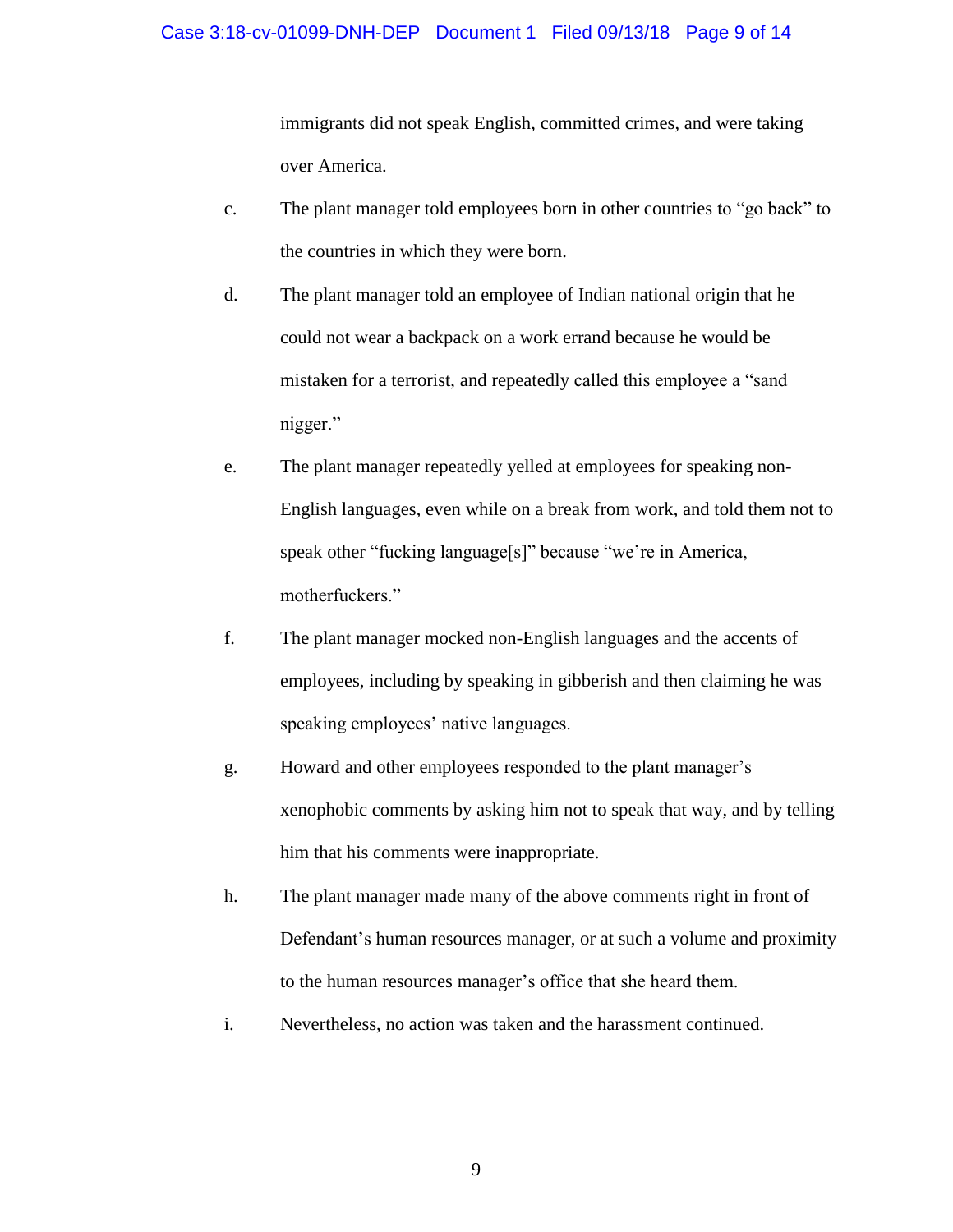- j. The plant manager frequently threatened to fire anyone who complained about him; this deterred some employees from complaining.
- k. As described in paragraph 20 below, the harassment of Howard culminated in the plant manager's termination of Howard's employment for pretextual reasons.

20. Since at least February 29, 2016, Defendant has engaged in unlawful employment practices at its Ithaca location, in violation of Section 704(a) of Title VII, 42 U.S.C. § 2000e-3(a). These unlawful practices include, but are not limited to, retaliatorily terminating the employment of Howard because she opposed and complained about harassment, as follows:

- a. As discussed above in paragraphs  $17<sub>(o)</sub>; 18<sub>(c)</sub>-(d), (f), (h), and (j); and 19$ (g), Howard repeatedly and throughout her employment opposed the plant manager's harassment.
- b. As discussed above in paragraphs  $18(c)-(d)$ , (f), (h), and (j), her opposition increased after the plant manager made comments about Howard's husband being dragged through a cotton field and Howard drinking "Kool-Aid" to calm down.
- c. As discussed above in paragraphs 18(d) and (h), Howard complained about those comments to Defendant's human resources manager.
- d. As discussed above in paragraphs  $17(r)$  and  $19(j)$ , the plant manager frequently threatened to fire anyone who complained about him.
- e. As discussed above in paragraphs  $17(p)$  and  $18(e)$ , (g), and (k), the plant manager repeatedly expressed displeasure with Howard's opposition.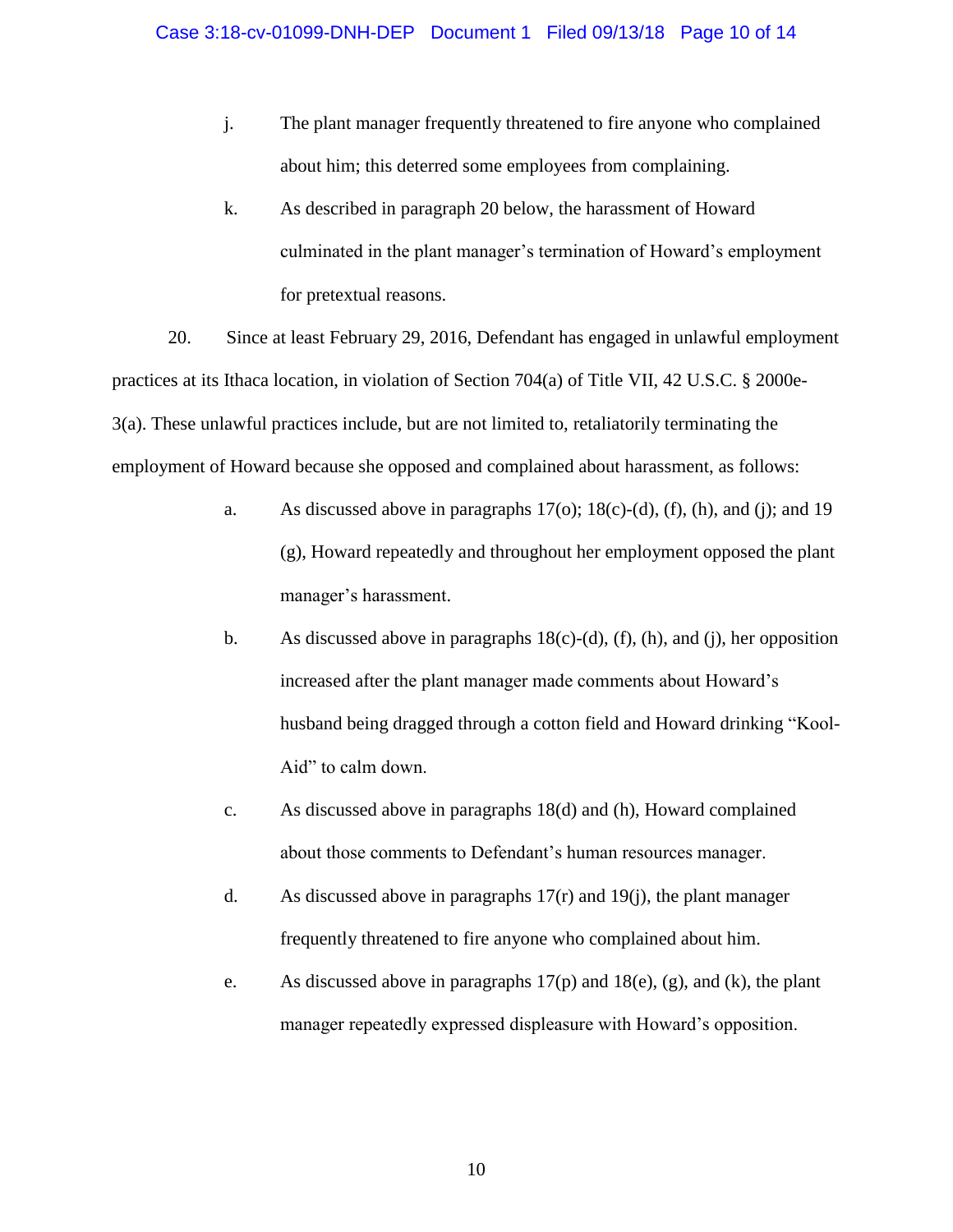- f. On or about July 5, 2016, shortly after Howard returned from an approved, approximately month-long trip to France, the plant manager fired Howard, ostensibly for failing to perform a task he insisted she perform.
- g. The task was not a part of Howard's job, but instead was a part of the job regularly performed by another group of employees; Howard's laboratory technician supervisor was himself unable to perform that same task.
- h. In fact, the plant manager fired Howard because of her complaints about and other opposition to his harassment.

21. The effect of the practices complained of in paragraphs 17-20 above has been to deprive Howard, similarly aggrieved female employees, and similarly aggrieved employees with a national origin other than the United States of equal employment opportunities and otherwise adversely affect their status as employees because of their race, sex, or national origin.

22. Since at least September 10, 2015, Defendant has willfully failed, in violation of Sections 711(a) and (b) of Title VII, 42 U.S.C. § 2000e-10(a) and (b), to post and keep posted notices that have been prepared or approved by the Commission setting forth excerpts from or summaries of the pertinent provisions of Title VII and information pertinent to the filing of a charge or complaint.

23. The unlawful employment practices complained of in paragraphs 17-20 above were and are intentional.

24. The unlawful employment practices complained of in paragraphs 17-20 above were and are done with malice or with reckless indifference to the federally protected rights of Howard and other similarly aggrieved female employees and employees with a national origin other than the United States.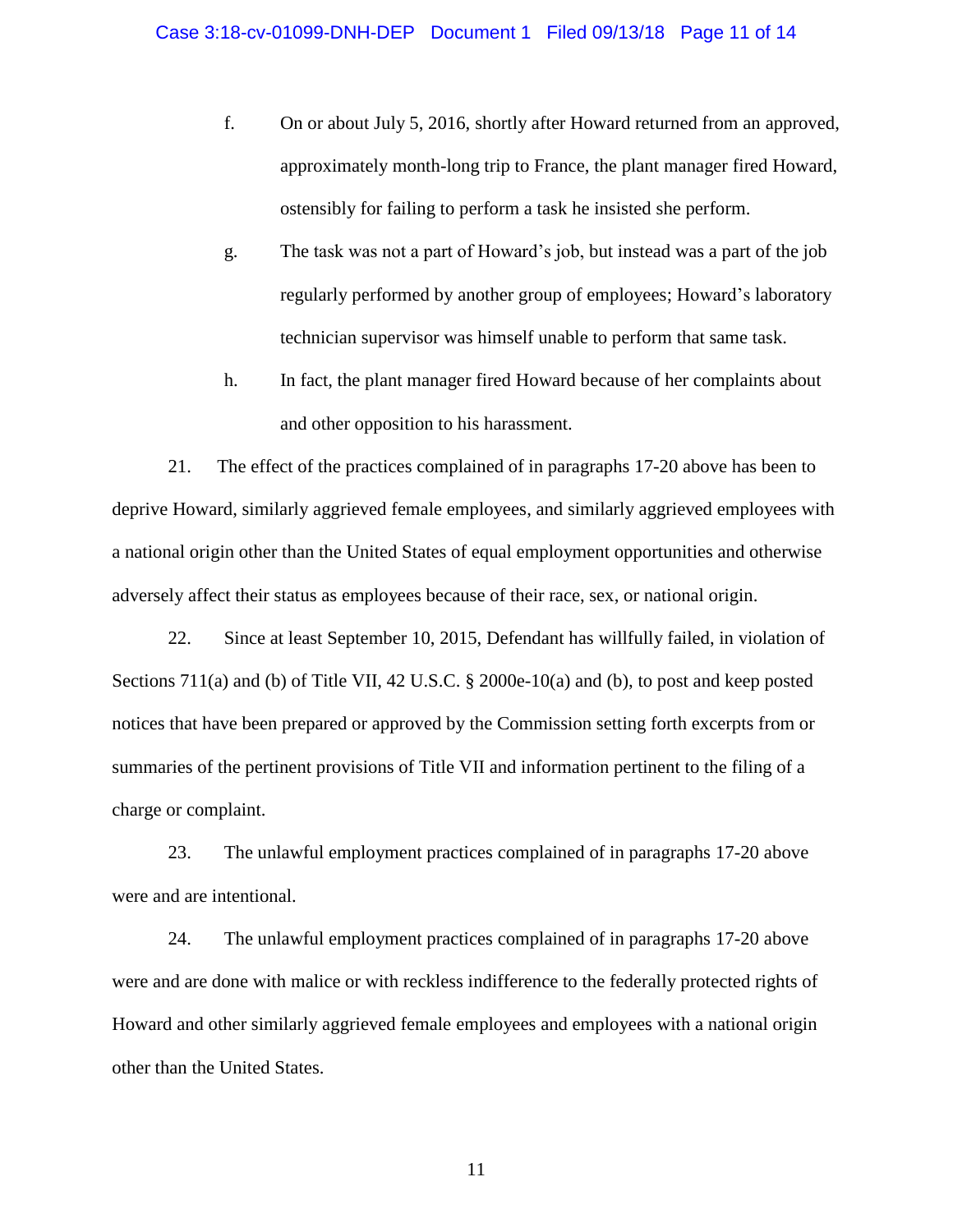### PRAYER FOR RELIEF

Wherefore, the Commission respectfully requests that this Court:

A. Grant a permanent injunction enjoining Defendant, its officers, agents, servants, employees, attorneys, and all persons in active concert or participation with it, from creating a hostile work environment based on race, sex, or national origin, and from retaliating against any employee who engages in activity protected by Title VII.

B. Order Defendant to institute and carry out policies, practices, and programs that provide equal employment opportunities for Black employees, female employees, and employees with a national origin other than the United States, and that eradicate the effects of its past and present unlawful employment practices.

C. Order Defendant to make whole Howard by providing appropriate backpay with prejudgment interest, in amounts to be determined at trial, and other affirmative relief necessary to eradicate the effects of its unlawful employment practices, including but not limited to reinstatement of Howard or front pay in lieu of reinstatement.

E. Order Defendant to post and keep posted the notices required by Section 711(a) of Title VII, 42 U.S.C. § 2000e-10(a) and assess appropriate civil fines against the Defendant pursuant to Section 711(b) of Title VII of the Civil Rights Act of 1964, 42 U.S.C. § 2000e-10(b).

G. Order Defendant to make whole Howard and similarly aggrieved female employees and employees with a national origin other than the United States by providing compensation for past and future pecuniary losses resulting from the unlawful employment practices described in paragraphs 17-20 above, including job search expenses and medical expenses, in amounts to be determined at trial.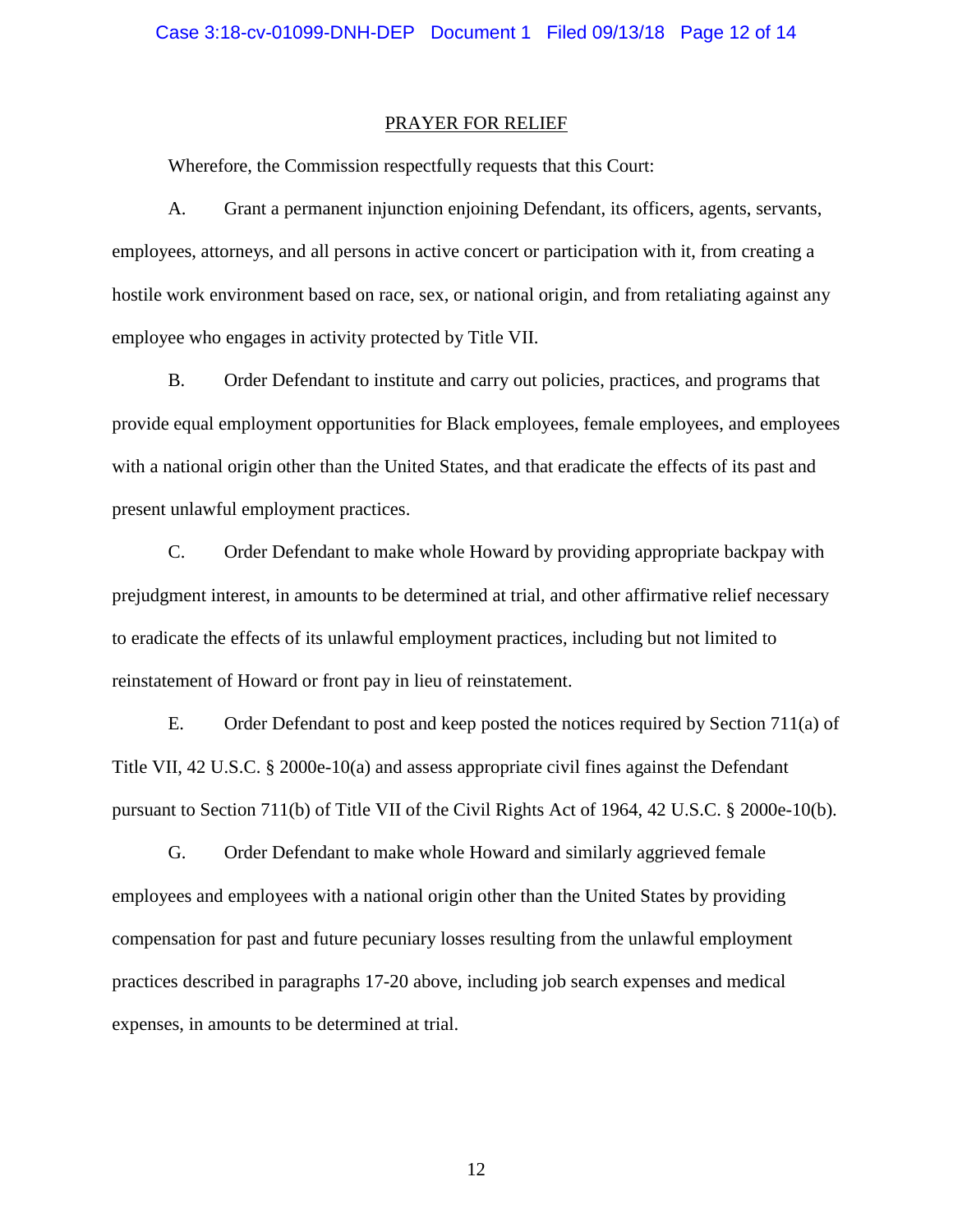## Case 3:18-cv-01099-DNH-DEP Document 1 Filed 09/13/18 Page 13 of 14

H. Order Defendant to make whole Howard and similarly aggrieved female employees and employees with a national origin other than the United States by providing compensation for past and future nonpecuniary losses resulting from the unlawful practices complained of in paragraphs 17-20 above, including emotional pain, suffering, inconvenience, loss of enjoyment of life, and humiliation, in amounts to be determined at trial.

I. Order Defendant to pay Howard and similarly aggrieved female employees and employees with a national origin other than the United States punitive damages for its malicious and reckless conduct, as described in paragraphs 17-20 above, in amounts to be determined at trial.

J. Grant such further relief as the Court deems necessary and proper in the public interest.

K. Award the Commission its costs of this action.

## JURY TRIAL DEMAND

The Commission requests a jury trial on all questions of fact raised by its complaint.

Dated: September 13, 2018

JAMES L. LEE Deputy General Counsel

GWENDOLYN YOUNG REAMS Associate General Counsel

U.S. EQUAL EMPLOYMENT OPPORTUNITY COMMISSION 131 M Street, N.E. Washington D.C. 20507

JEFFREY BURSTEIN Regional Attorney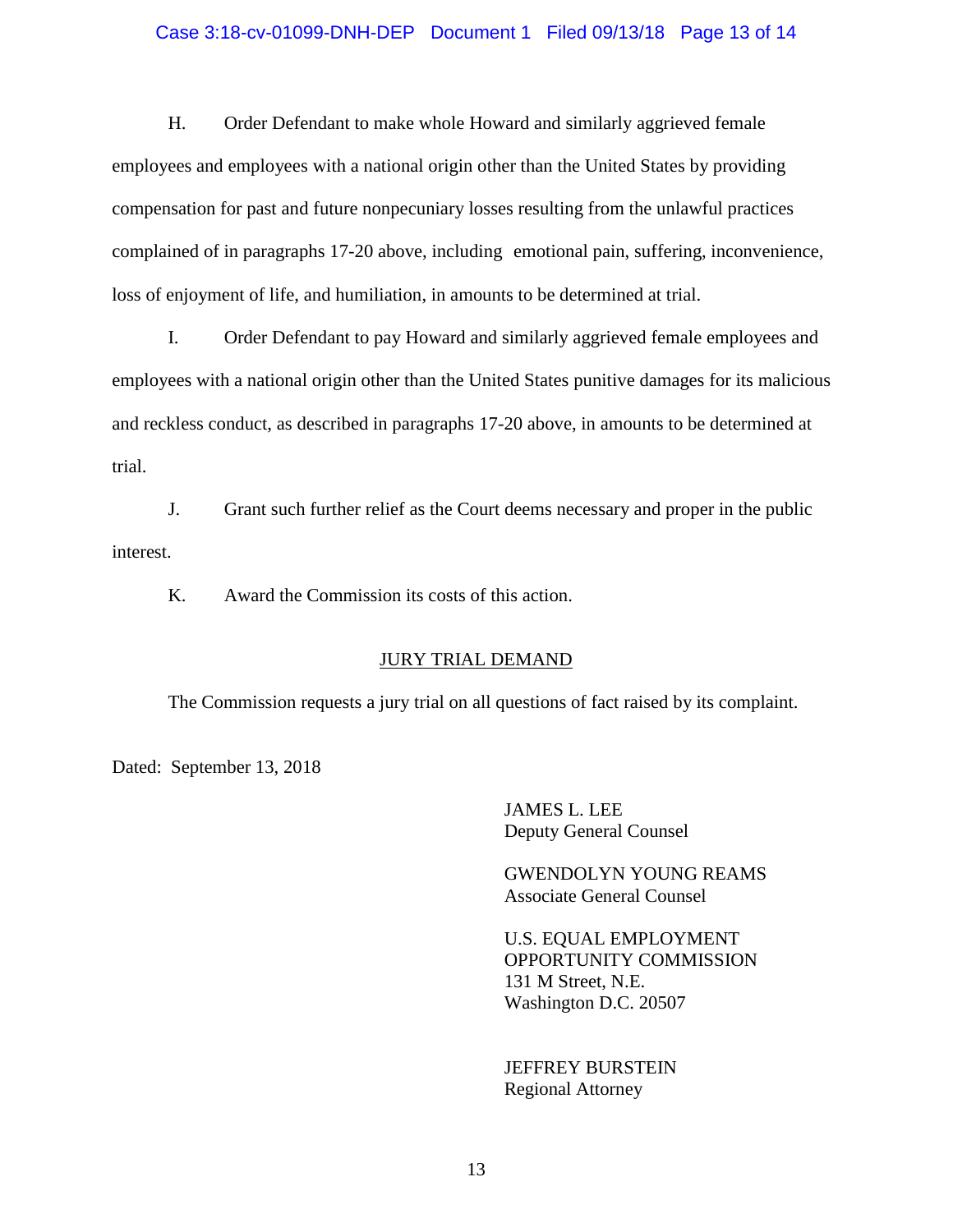jeffrey.burstein@eeoc.gov

NORA E. CURTIN Supervisory Trial Attorney nora.curtin@eeoc.gov

/s/ Daniel Seltzer Daniel Seltzer Trial Attorney Equal Employment Opportunity Commission<sup>1</sup> New York District Office 33 Whitehall Street, 5th Floor New York, NY 10004 Tel: 212-336-3701 Fax: 212-336-3623 Email: daniel.seltzer@eeoc.gov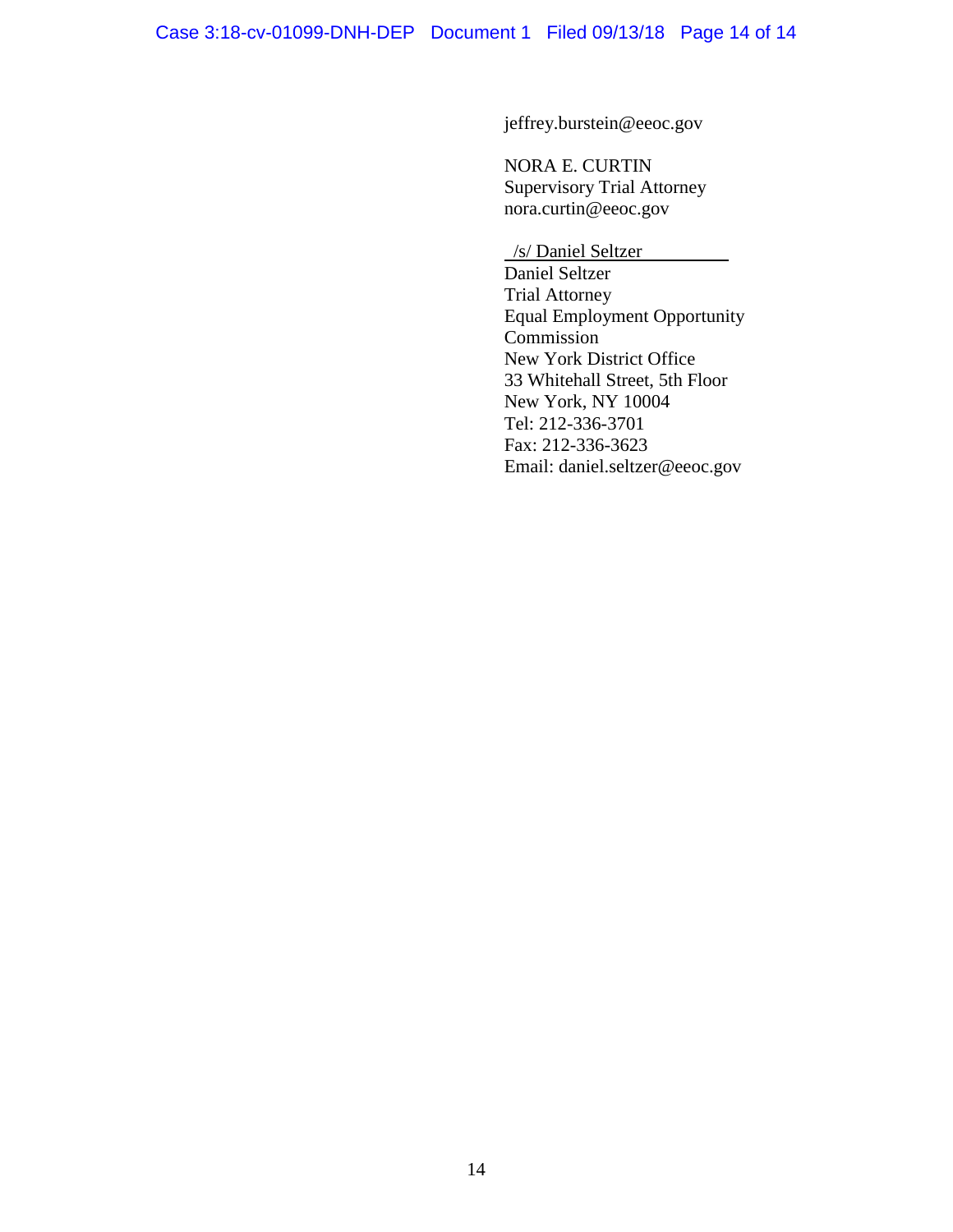# IS 44 (Rev. 06/17) **Case 3:18-cv-01099-DNH PFP COVER SHEET** led 09/13/18 Page 1 of 2

The JS 44 civil cover sheet and the information contained herein neither replace nor supplement the filing and service of pleadings or other papers as required by law, except as provided by local rules of court. This form,

| I. (a) PLAINTIFFS                                                                                                                                                                                                                                                                                                                                                                                                                                                                                                                                                                   |                                                                                                                                                                                                                                                                                                                                                                                                                                                                                                                                          |                                                                                                                                                                                                                                                                                                                                                                                                                                                                                                              |                                                                                                 | <b>DEFENDANTS</b>                                                                                                                                                                                                                                                                                                              |                                                                                                                                                                                                                                                                                                                                                                                                                                                                                                    |                                                                 |                                                                                                                                                                                                                                                                                                                                                                                                                                                                                                                                                                                                                             |                                                       |                        |
|-------------------------------------------------------------------------------------------------------------------------------------------------------------------------------------------------------------------------------------------------------------------------------------------------------------------------------------------------------------------------------------------------------------------------------------------------------------------------------------------------------------------------------------------------------------------------------------|------------------------------------------------------------------------------------------------------------------------------------------------------------------------------------------------------------------------------------------------------------------------------------------------------------------------------------------------------------------------------------------------------------------------------------------------------------------------------------------------------------------------------------------|--------------------------------------------------------------------------------------------------------------------------------------------------------------------------------------------------------------------------------------------------------------------------------------------------------------------------------------------------------------------------------------------------------------------------------------------------------------------------------------------------------------|-------------------------------------------------------------------------------------------------|--------------------------------------------------------------------------------------------------------------------------------------------------------------------------------------------------------------------------------------------------------------------------------------------------------------------------------|----------------------------------------------------------------------------------------------------------------------------------------------------------------------------------------------------------------------------------------------------------------------------------------------------------------------------------------------------------------------------------------------------------------------------------------------------------------------------------------------------|-----------------------------------------------------------------|-----------------------------------------------------------------------------------------------------------------------------------------------------------------------------------------------------------------------------------------------------------------------------------------------------------------------------------------------------------------------------------------------------------------------------------------------------------------------------------------------------------------------------------------------------------------------------------------------------------------------------|-------------------------------------------------------|------------------------|
| <b>Equal Employment Opportunity Commission</b>                                                                                                                                                                                                                                                                                                                                                                                                                                                                                                                                      |                                                                                                                                                                                                                                                                                                                                                                                                                                                                                                                                          |                                                                                                                                                                                                                                                                                                                                                                                                                                                                                                              |                                                                                                 | Porous Materials, Inc.                                                                                                                                                                                                                                                                                                         |                                                                                                                                                                                                                                                                                                                                                                                                                                                                                                    |                                                                 |                                                                                                                                                                                                                                                                                                                                                                                                                                                                                                                                                                                                                             |                                                       |                        |
| (b) County of Residence of First Listed Plaintiff<br>(EXCEPT IN U.S. PLAINTIFF CASES)                                                                                                                                                                                                                                                                                                                                                                                                                                                                                               |                                                                                                                                                                                                                                                                                                                                                                                                                                                                                                                                          |                                                                                                                                                                                                                                                                                                                                                                                                                                                                                                              |                                                                                                 | Tompkins<br>County of Residence of First Listed Defendant<br>(IN U.S. PLAINTIFF CASES ONLY)<br>NOTE:<br>IN LAND CONDEMNATION CASES, USE THE LOCATION OF<br>THE TRACT OF LAND INVOLVED.                                                                                                                                         |                                                                                                                                                                                                                                                                                                                                                                                                                                                                                                    |                                                                 |                                                                                                                                                                                                                                                                                                                                                                                                                                                                                                                                                                                                                             |                                                       |                        |
| (C) Attorneys (Firm Name, Address, and Telephone Number)                                                                                                                                                                                                                                                                                                                                                                                                                                                                                                                            |                                                                                                                                                                                                                                                                                                                                                                                                                                                                                                                                          |                                                                                                                                                                                                                                                                                                                                                                                                                                                                                                              |                                                                                                 | Attorneys (If Known)                                                                                                                                                                                                                                                                                                           |                                                                                                                                                                                                                                                                                                                                                                                                                                                                                                    |                                                                 |                                                                                                                                                                                                                                                                                                                                                                                                                                                                                                                                                                                                                             |                                                       |                        |
| Daniel Seltzer, EEOC, 33 Whitehall Street, 5th Floor, NY, NY, 10004,<br>212-336-3701, daniel.seltzer@eeoc.gov                                                                                                                                                                                                                                                                                                                                                                                                                                                                       |                                                                                                                                                                                                                                                                                                                                                                                                                                                                                                                                          |                                                                                                                                                                                                                                                                                                                                                                                                                                                                                                              |                                                                                                 |                                                                                                                                                                                                                                                                                                                                |                                                                                                                                                                                                                                                                                                                                                                                                                                                                                                    |                                                                 |                                                                                                                                                                                                                                                                                                                                                                                                                                                                                                                                                                                                                             |                                                       |                        |
| <b>II. BASIS OF JURISDICTION</b> (Place an "X" in One Box Only)                                                                                                                                                                                                                                                                                                                                                                                                                                                                                                                     |                                                                                                                                                                                                                                                                                                                                                                                                                                                                                                                                          |                                                                                                                                                                                                                                                                                                                                                                                                                                                                                                              |                                                                                                 | <b>III. CITIZENSHIP OF PRINCIPAL PARTIES</b> (Place an "X" in One Box for Plaintiff                                                                                                                                                                                                                                            |                                                                                                                                                                                                                                                                                                                                                                                                                                                                                                    |                                                                 |                                                                                                                                                                                                                                                                                                                                                                                                                                                                                                                                                                                                                             |                                                       |                        |
| $\mathbf{\times}$ 1 U.S. Government<br><b>13</b> Federal Question<br>Plaintiff<br>(U.S. Government Not a Party)                                                                                                                                                                                                                                                                                                                                                                                                                                                                     |                                                                                                                                                                                                                                                                                                                                                                                                                                                                                                                                          |                                                                                                                                                                                                                                                                                                                                                                                                                                                                                                              |                                                                                                 | (For Diversity Cases Only)<br>Citizen of This State                                                                                                                                                                                                                                                                            | <b>DEF</b><br>PTF<br>$\Box$ 1<br>$\Box$ 1                                                                                                                                                                                                                                                                                                                                                                                                                                                          | Incorporated or Principal Place<br>of Business In This State    | and One Box for Defendant)                                                                                                                                                                                                                                                                                                                                                                                                                                                                                                                                                                                                  | <b>PTF</b><br>$\Box$ 4                                | <b>DEF</b><br>$\Box$ 4 |
| $\Box$ 2 U.S. Government<br>$\Box$ 4 Diversity<br>Defendant<br>(Indicate Citizenship of Parties in Item III)                                                                                                                                                                                                                                                                                                                                                                                                                                                                        |                                                                                                                                                                                                                                                                                                                                                                                                                                                                                                                                          |                                                                                                                                                                                                                                                                                                                                                                                                                                                                                                              |                                                                                                 | Citizen of Another State<br>$\Box$ 2 Incorporated <i>and</i> Principal Place<br>$\square$ 5<br>$\square$ 5<br>$\Box$ 2<br>of Business In Another State                                                                                                                                                                         |                                                                                                                                                                                                                                                                                                                                                                                                                                                                                                    |                                                                 |                                                                                                                                                                                                                                                                                                                                                                                                                                                                                                                                                                                                                             |                                                       |                        |
|                                                                                                                                                                                                                                                                                                                                                                                                                                                                                                                                                                                     |                                                                                                                                                                                                                                                                                                                                                                                                                                                                                                                                          |                                                                                                                                                                                                                                                                                                                                                                                                                                                                                                              |                                                                                                 | Citizen or Subject of a<br>Foreign Country                                                                                                                                                                                                                                                                                     | $\Box$ 3                                                                                                                                                                                                                                                                                                                                                                                                                                                                                           | $\Box$ 3 Foreign Nation                                         |                                                                                                                                                                                                                                                                                                                                                                                                                                                                                                                                                                                                                             | $\Box$ 6                                              | $\Box$ 6               |
| <b>IV. NATURE OF SUIT</b> (Place an "X" in One Box Only)                                                                                                                                                                                                                                                                                                                                                                                                                                                                                                                            |                                                                                                                                                                                                                                                                                                                                                                                                                                                                                                                                          |                                                                                                                                                                                                                                                                                                                                                                                                                                                                                                              |                                                                                                 |                                                                                                                                                                                                                                                                                                                                |                                                                                                                                                                                                                                                                                                                                                                                                                                                                                                    | Click here for: Nature of Suit Code Descriptions.               |                                                                                                                                                                                                                                                                                                                                                                                                                                                                                                                                                                                                                             |                                                       |                        |
| <b>CONTRACT</b>                                                                                                                                                                                                                                                                                                                                                                                                                                                                                                                                                                     |                                                                                                                                                                                                                                                                                                                                                                                                                                                                                                                                          | <b>TORTS</b>                                                                                                                                                                                                                                                                                                                                                                                                                                                                                                 |                                                                                                 | <b>FORFEITURE/PENALTY</b>                                                                                                                                                                                                                                                                                                      |                                                                                                                                                                                                                                                                                                                                                                                                                                                                                                    | <b>BANKRUPTCY</b>                                               |                                                                                                                                                                                                                                                                                                                                                                                                                                                                                                                                                                                                                             | <b>OTHER STATUTES</b>                                 |                        |
| $\Box$ 110 Insurance<br>$\Box$ 120 Marine<br>$\Box$ 130 Miller Act<br>$\Box$ 140 Negotiable Instrument<br>$\Box$ 150 Recovery of Overpayment<br>& Enforcement of Judgment<br>151 Medicare Act<br>$\Box$ 152 Recovery of Defaulted<br><b>Student Loans</b><br>(Excludes Veterans)<br>153 Recovery of Overpayment<br>of Veteran's Benefits<br>160 Stockholders' Suits<br>190 Other Contract<br>□ 195 Contract Product Liability<br>$\Box$ 196 Franchise<br><b>REAL PROPERTY</b><br>210 Land Condemnation<br>220 Foreclosure<br>$\Box$ 230 Rent Lease & Ejectment<br>240 Torts to Land | PERSONAL INJURY<br>$\Box$ 310 Airplane<br>□ 315 Airplane Product<br>Liability<br>$\Box$ 320 Assault, Libel &<br>Slander<br>□ 330 Federal Employers'<br>Liability<br>$\Box$ 340 Marine<br>345 Marine Product<br>Liability<br>□ 350 Motor Vehicle<br>□ 355 Motor Vehicle<br><b>Product Liability</b><br>360 Other Personal<br>Injury<br>$\Box$ 362 Personal Injury -<br><b>Medical Malpractice</b><br><b>CIVIL RIGHTS</b><br>$\Box$ 440 Other Civil Rights<br>$\Box$ 441 Voting<br>$\mathbf{\times}$ 442 Employment<br>$\Box$ 443 Housing/ | PERSONAL INJURY<br>$\Box$ 365 Personal Injury -<br><b>Product Liability</b><br>367 Health Care/<br>Pharmaceutical<br>Personal Injury<br>Product Liability<br>368 Asbestos Personal<br><b>Injury Product</b><br>Liability<br>PERSONAL PROPERTY<br>370 Other Fraud<br>$\Box$ 371 Truth in Lending<br>380 Other Personal<br>Property Damage<br>385 Property Damage<br>Product Liability<br><b>PRISONER PETITIONS</b><br><b>Habeas Corpus:</b><br>463 Alien Detainee<br>$\Box$ 510 Motions to Vacate<br>Sentence |                                                                                                 | 5 625 Drug Related Seizure<br>of Property 21 USC 881<br>$\Box$ 690 Other<br><b>LABOR</b><br>710 Fair Labor Standards<br>Act<br>720 Labor/Management<br>Relations<br>740 Railway Labor Act<br>751 Family and Medical<br>Leave Act<br>$\Box$ 790 Other Labor Litigation<br>791 Employee Retirement<br><b>Income Security Act</b> | $\Box$ 422 Appeal 28 USC 158<br>423 Withdrawal<br>28 USC 157<br><b>PROPERTY RIGHTS</b><br>$\Box$ 820 Copyrights<br>□ 830 Patent<br>335 Patent - Abbreviated<br>New Drug Application<br>□ 840 Trademark<br><b>SOCIAL SECURITY</b><br>$\Box$ 861 HIA (1395ff)<br>$\Box$ 862 Black Lung (923)<br>$\Box$ 863 DIWC/DIWW (405(g))<br>□ 864 SSID Title XVI<br>$\Box$ 865 RSI (405(g))<br><b>FEDERAL TAX SUITS</b><br>□ 870 Taxes (U.S. Plaintiff<br>or Defendant)<br>□ 871 IRS-Third Party<br>26 USC 7609 |                                                                 | □ 375 False Claims Act<br>$\Box$ 376 Qui Tam (31 USC<br>3729(a)<br>$\Box$ 400 State Reapportionment<br>$\Box$ 410 Antitrust<br>$\Box$ 430 Banks and Banking<br>$\Box$ 450 Commerce<br>$\Box$ 460 Deportation<br>□ 470 Racketeer Influenced and<br><b>Corrupt Organizations</b><br>480 Consumer Credit<br>□ 490 Cable/Sat TV<br>□ 850 Securities/Commodities/<br>Exchange<br>□ 890 Other Statutory Actions<br>□ 891 Agricultural Acts<br>□ 893 Environmental Matters<br>$\Box$ 895 Freedom of Information<br>Act<br>□ 896 Arbitration<br>□ 899 Administrative Procedure<br>Act/Review or Appeal of<br><b>Agency Decision</b> |                                                       |                        |
| 245 Tort Product Liability<br>290 All Other Real Property                                                                                                                                                                                                                                                                                                                                                                                                                                                                                                                           | Accommodations<br>$\Box$ 445 Amer. w/Disabilities -<br>Employment<br>$\Box$ 446 Amer. w/Disabilities<br>Other<br>448 Education                                                                                                                                                                                                                                                                                                                                                                                                           | □ 530 General<br>535 Death Penalty<br>Other:<br>$\Box$ 540 Mandamus & Other<br>$\Box$ 550 Civil Rights<br>555 Prison Condition<br>560 Civil Detainee -<br>Conditions of<br>Confinement                                                                                                                                                                                                                                                                                                                       | <b>IMMIGRATION</b><br>462 Naturalization Application<br>$\Box$ 465 Other Immigration<br>Actions |                                                                                                                                                                                                                                                                                                                                |                                                                                                                                                                                                                                                                                                                                                                                                                                                                                                    | $\Box$ 950 Constitutionality of<br><b>State Statutes</b>        |                                                                                                                                                                                                                                                                                                                                                                                                                                                                                                                                                                                                                             |                                                       |                        |
| V. ORIGIN (Place an "X" in One Box Only)<br>$\boxtimes$ 1 Original<br>Proceeding                                                                                                                                                                                                                                                                                                                                                                                                                                                                                                    | $\Box$ 2 Removed from<br>$\Box$ 3<br><b>State Court</b>                                                                                                                                                                                                                                                                                                                                                                                                                                                                                  | Remanded from<br>Appellate Court                                                                                                                                                                                                                                                                                                                                                                                                                                                                             |                                                                                                 | $\Box$ 4 Reinstated or<br>$\Box$ 5<br>Reopened<br>(specify)                                                                                                                                                                                                                                                                    | <b>Transferred</b> from<br><b>Another District</b>                                                                                                                                                                                                                                                                                                                                                                                                                                                 | $\Box$ 6 Multidistrict<br>Litigation -<br>Transfer              |                                                                                                                                                                                                                                                                                                                                                                                                                                                                                                                                                                                                                             | $\Box$ 8 Multidistrict<br>Litigation -<br>Direct File |                        |
| VI. CAUSE OF ACTION                                                                                                                                                                                                                                                                                                                                                                                                                                                                                                                                                                 | 42 U.S.C. § 2000e et seq<br>Brief description of cause:                                                                                                                                                                                                                                                                                                                                                                                                                                                                                  | Hostile work environment and retaliation under Title VII                                                                                                                                                                                                                                                                                                                                                                                                                                                     |                                                                                                 | Cite the U.S. Civil Statute under which you are filing (Do not cite jurisdictional statutes unless diversity):                                                                                                                                                                                                                 |                                                                                                                                                                                                                                                                                                                                                                                                                                                                                                    |                                                                 |                                                                                                                                                                                                                                                                                                                                                                                                                                                                                                                                                                                                                             |                                                       |                        |
| VII. REQUESTED IN<br><b>COMPLAINT:</b>                                                                                                                                                                                                                                                                                                                                                                                                                                                                                                                                              | Π.<br>UNDER RULE 23, F.R.Cv.P.                                                                                                                                                                                                                                                                                                                                                                                                                                                                                                           | CHECK IF THIS IS A CLASS ACTION                                                                                                                                                                                                                                                                                                                                                                                                                                                                              |                                                                                                 | <b>DEMAND</b> \$                                                                                                                                                                                                                                                                                                               |                                                                                                                                                                                                                                                                                                                                                                                                                                                                                                    | CHECK YES only if demanded in complaint:<br><b>JURY DEMAND:</b> | $\boxtimes$ Yes                                                                                                                                                                                                                                                                                                                                                                                                                                                                                                                                                                                                             | $\square$ No                                          |                        |
| VIII. RELATED CASE(S)<br>IF ANY                                                                                                                                                                                                                                                                                                                                                                                                                                                                                                                                                     | (See instructions):                                                                                                                                                                                                                                                                                                                                                                                                                                                                                                                      | JUDGE                                                                                                                                                                                                                                                                                                                                                                                                                                                                                                        |                                                                                                 |                                                                                                                                                                                                                                                                                                                                |                                                                                                                                                                                                                                                                                                                                                                                                                                                                                                    | DOCKET NUMBER                                                   |                                                                                                                                                                                                                                                                                                                                                                                                                                                                                                                                                                                                                             |                                                       |                        |
| <b>DATE</b><br>09/13/2018<br><b>FOR OFFICE USE ONLY</b>                                                                                                                                                                                                                                                                                                                                                                                                                                                                                                                             |                                                                                                                                                                                                                                                                                                                                                                                                                                                                                                                                          | SIGNATURE OF ATTORNEY OF RECORD<br>/s Daniel Seltzer                                                                                                                                                                                                                                                                                                                                                                                                                                                         |                                                                                                 |                                                                                                                                                                                                                                                                                                                                |                                                                                                                                                                                                                                                                                                                                                                                                                                                                                                    |                                                                 |                                                                                                                                                                                                                                                                                                                                                                                                                                                                                                                                                                                                                             |                                                       |                        |
| RECEIPT#                                                                                                                                                                                                                                                                                                                                                                                                                                                                                                                                                                            | Fee Waived<br><b>AMOUNT</b>                                                                                                                                                                                                                                                                                                                                                                                                                                                                                                              | <b>APPLYING IFP</b>                                                                                                                                                                                                                                                                                                                                                                                                                                                                                          |                                                                                                 | <b>JUDGE</b>                                                                                                                                                                                                                                                                                                                   | <b>DNH</b>                                                                                                                                                                                                                                                                                                                                                                                                                                                                                         | MAG. JUDGE                                                      | <b>DEP</b>                                                                                                                                                                                                                                                                                                                                                                                                                                                                                                                                                                                                                  |                                                       |                        |
| <b>Print</b>                                                                                                                                                                                                                                                                                                                                                                                                                                                                                                                                                                        | <b>Save As</b>                                                                                                                                                                                                                                                                                                                                                                                                                                                                                                                           |                                                                                                                                                                                                                                                                                                                                                                                                                                                                                                              |                                                                                                 | Case No.: 3:18-CV-1099                                                                                                                                                                                                                                                                                                         |                                                                                                                                                                                                                                                                                                                                                                                                                                                                                                    |                                                                 | <b>Reset</b>                                                                                                                                                                                                                                                                                                                                                                                                                                                                                                                                                                                                                |                                                       |                        |